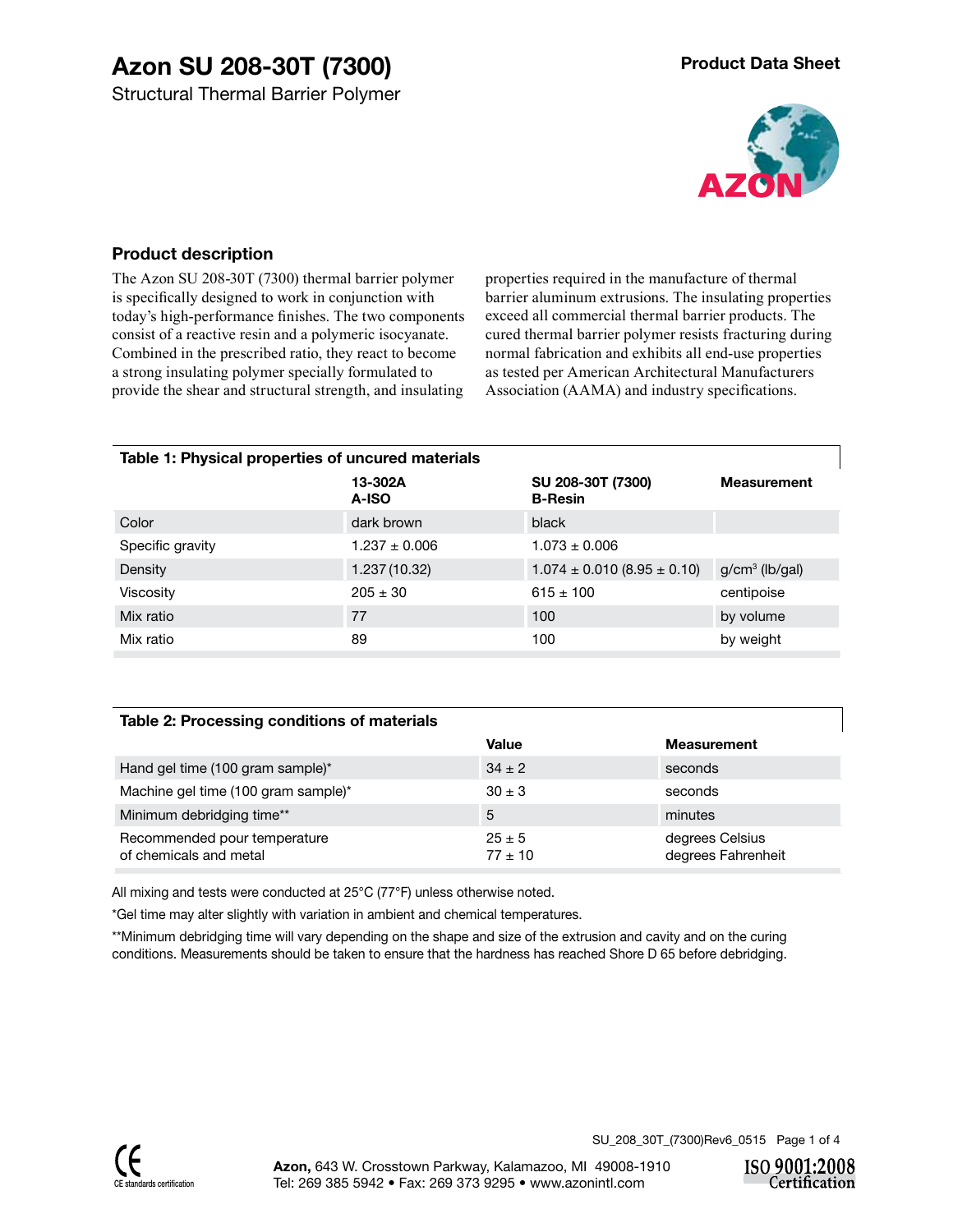# **Azon SU 208-30T (7300)**



| Table 3: Performance characteristics of cured material (two hours at 70°C [158°F]) |                                            |                                                      |                        |  |  |  |  |
|------------------------------------------------------------------------------------|--------------------------------------------|------------------------------------------------------|------------------------|--|--|--|--|
|                                                                                    | SI                                         | IP                                                   | <b>Test method</b>     |  |  |  |  |
| Tensile strength                                                                   | $38 \pm 7$ N/mm <sup>2</sup>               | $5,500 \pm 1,000$ psi                                | ASTM D638              |  |  |  |  |
| Elongation at break                                                                | 20% minimum                                | 20% minimum                                          | ASTM D638              |  |  |  |  |
| Modulus of elasticity                                                              | 1,652 N/mm <sup>2</sup> minimum            | 240,000 psi minimum                                  | ASTM D638              |  |  |  |  |
| Notched izod impact                                                                | $80.07 \pm J/m$ minimum                    | 1.5ft*lbf/in minimum                                 | ASTM D256              |  |  |  |  |
| Thermal conductivity K-factor                                                      | $0.12 W/m-K$                               | $0.84$ Btu-in/(hr- $\textdegree$ F-ft <sup>2</sup> ) | ASTM C518              |  |  |  |  |
| Heat distortion temperature at 0.46 MPa (66 psi)                                   | $60^{\circ}$ C minimum                     | 140°F minimum                                        | ASTM D648              |  |  |  |  |
| Coefficient of linear thermal expansion                                            | $1.68 \times 10^{-4}$ cm/cm <sup>o</sup> C | 9.34 x 10 <sup>-5</sup> in/in <sup>o</sup> F         | ASTM D696              |  |  |  |  |
| Mixture density                                                                    | 1.148 $g/cm3$                              | $71.65$ lb/ft <sup>3</sup>                           | ASTM D <sub>1622</sub> |  |  |  |  |
|                                                                                    | Value                                      |                                                      |                        |  |  |  |  |
| <b>Hardness</b>                                                                    | $79 \pm 2$                                 | Shore D                                              | ASTM D2240             |  |  |  |  |

Note: The test data herein stated are typical values, which may be used as a guideline in evaluating this material for its intended use. However, because of the variations in testing methods and curing conditions, it is not intended that this information be used as specification criteria. We recommend that polymer properties be tested on a regular basis to ensure that both chemicals and machinery are meeting the requirements of the thermal barrier system.

# **Adhesion and dry shrinkage**

Azon SU 208-30T (7300) polyurethane is a high strength structural polymer with thermal transmission properties of 0.12 W/m-K (0.84 Btu-in/[hr-ºF-ft²]). Care must be taken to ensure that the pour and debridge cavity has a proper finish for the application of the polyurethane. Dirt, grease, incomplete paint pretreatment, excessive paint overspray, poor rinsing and other factors can adversely affect adhesion and should be controlled during the processing and handling of the unfilled extrusions. Thus, prior to the selection of the thermal barrier material, please take into careful consideration the finish on the aluminum substrate. Azon recommends AAMA thermal cycle testing be performed on the combination of thermal barrier and finish to ensure that adhesion will be maintained.

The adhesive properties of thermal barrier chemicals remain primarily a function of the surface to which they are applied. To ensure a secure bond, Azon highly recommends the use of a mechanical lock.

### **General**

Azon SU 208-30T (7300) polyurethane fabricates well. It will accept most commonly used manufacturing techniques, however, drilling and milling are recommended over punching. Notching into the center of a poured cavity should be avoided, if possible, to lessen the danger of establishing leak paths in the design. Special caution should be observed in fabricating and handling in temperatures below 13°C (55°F), as the impact resistance may be reduced.

Azon SU 208-30T (7300) is formulated for rapid curing. It has excellent heat distortion temperatures. The filled and debridged extrusions should be handled with care after initial fabrication since the polyurethane may not reach the ultimate properties for seven days when stored at ambient temperatures 25°C (77°F).

SU\_208\_30T\_(7300)Rev6\_0515 Page 2 of 4

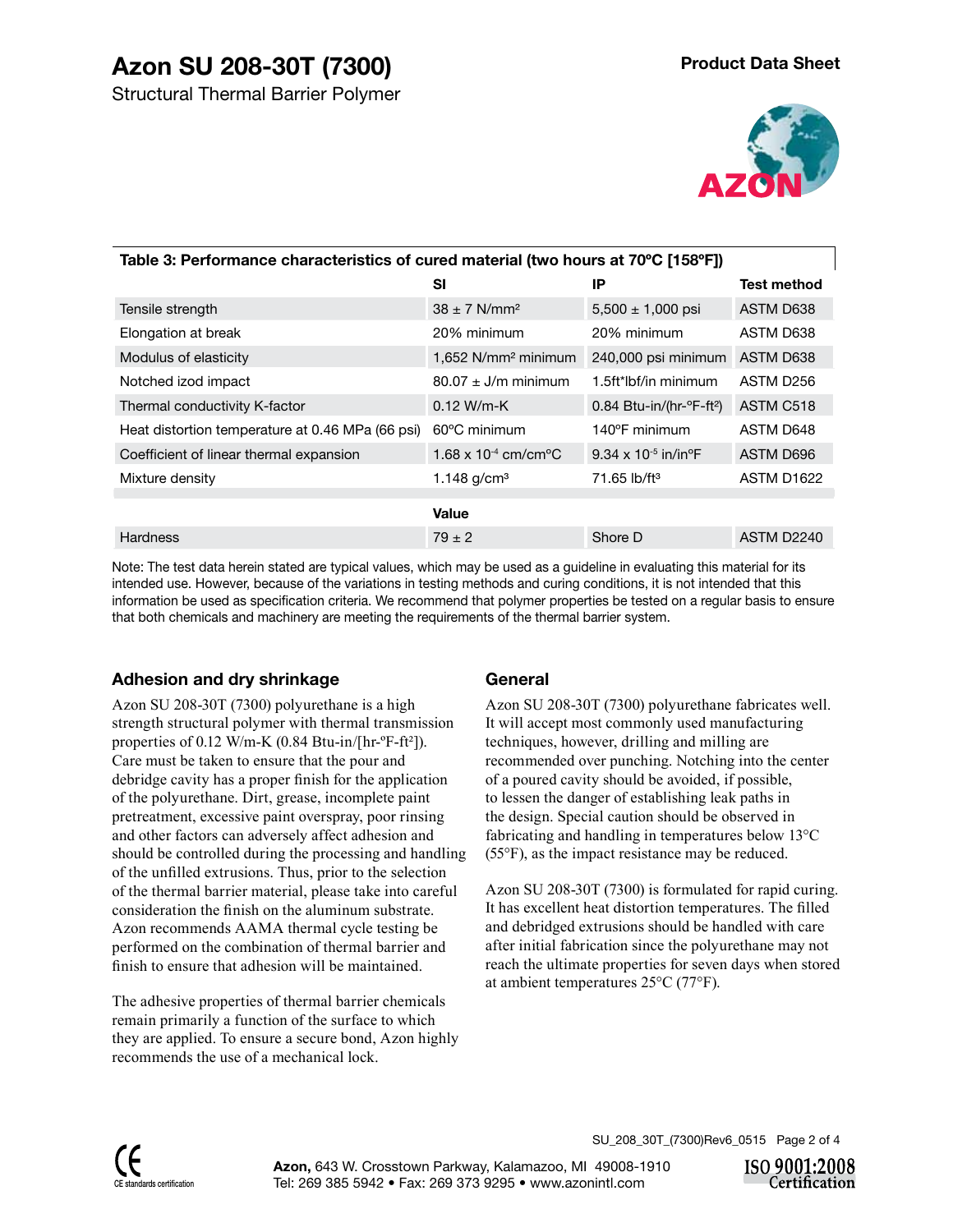Structural Thermal Barrier Polymer



#### **Processing**

Care must be taken to avoid debridging the extrusions before the durometer hardness reaches Shore D 65. **IMPORTANT:** Failure to reach Shore D 65 may cause distortion and or a safety problem since the partially debridged sample may be compressed by the drive wheels of the debridge saw and create a kickback condition directly inline behind the milling blade.

As with all thermal barrier polymers, the reactivity and curing of Azon SU 208-30T (7300) can vary slightly with the temperature of the chemicals and the aluminum. It is recommended that the chemicals and extrusions be maintained at  $25\pm5\degree C$  (77 $\pm10\degree F$ ) for proper curing. Metal temperature should be maintained at a minimum of 18.3°C (65°F) for proper curing of the polymer.

Processing above or below recommended temperatures may result in processing, fabrication and distortion concerns for the manufacturer.

Azon SU 208-30T (7300) is not to be used for any other applications unless it is approved by written consent from Azon.

### **Storage and handling**

Azon thermal barrier components are very stable materials when properly handled. To avoid problems, it is important to understand that these materials are sensitive to moisture. Containers of the components must be stored in a dry area where the temperature does not exceed 37°C (100°F) for prolonged periods.

The expected shelf life of Azon chemical products is 12 months. When properly stored in unopened, sealed containers, the shelf life is indefinite. It is important to observe good inventory control by using the first in, first used practice.

When it becomes necessary to remove supply lines, always add dry nitrogen or dry air (dew point of less than -40 $^{\circ}$ C [-40 $^{\circ}$ F]) when the partially full container is resealed to protect the contents from moisture.

## **Disposal**

Care should be taken to protect our environment. The user of this product has the responsibility to dispose of unused material or residue in compliance with local governmental guidelines for the disposal of nonhazardous and hazardous waste.

### **Health and safety**

Safety data sheets and product labels must be reviewed prior to use or handling the material. Ordinary hygienic principles, such as washing the compound from the hands before eating or smoking, should be observed. Hands should be washed with a waterless cleaner followed by soap and water. Avoid breathing of vapors, prolonged contact with the skin, contact with open breaks in the skin and ingestion. Use with adequate ventilation.

## **Ordering**

To place orders or for pricing information, please contact Azon customer support at 1.800.788.5942.

### **Technical service**

Please contact the AZO/Tec® department for technical assistance and a review of thermal barrier cavity sizes, locations and mechanical lock recommendation. Through AZO/Tec, Azon will provide analyses and recommendations to improve existing and new thermal barrier products for optimal thermal and structural performance for field use.

### **Cavity design**

The design of the cavity in an aluminum extrusion should conform to the AAMA TIR-A8-08 guidelines depicted on the next page in Figure 1. The AZO/Tec® design and simulation team aids customers with the technical design of structural and energy-efficient fenestration systems by providing thermal simulation studies and a range of design functions.

SU\_208\_30T\_(7300)Rev6\_0515 Page 3 of 4